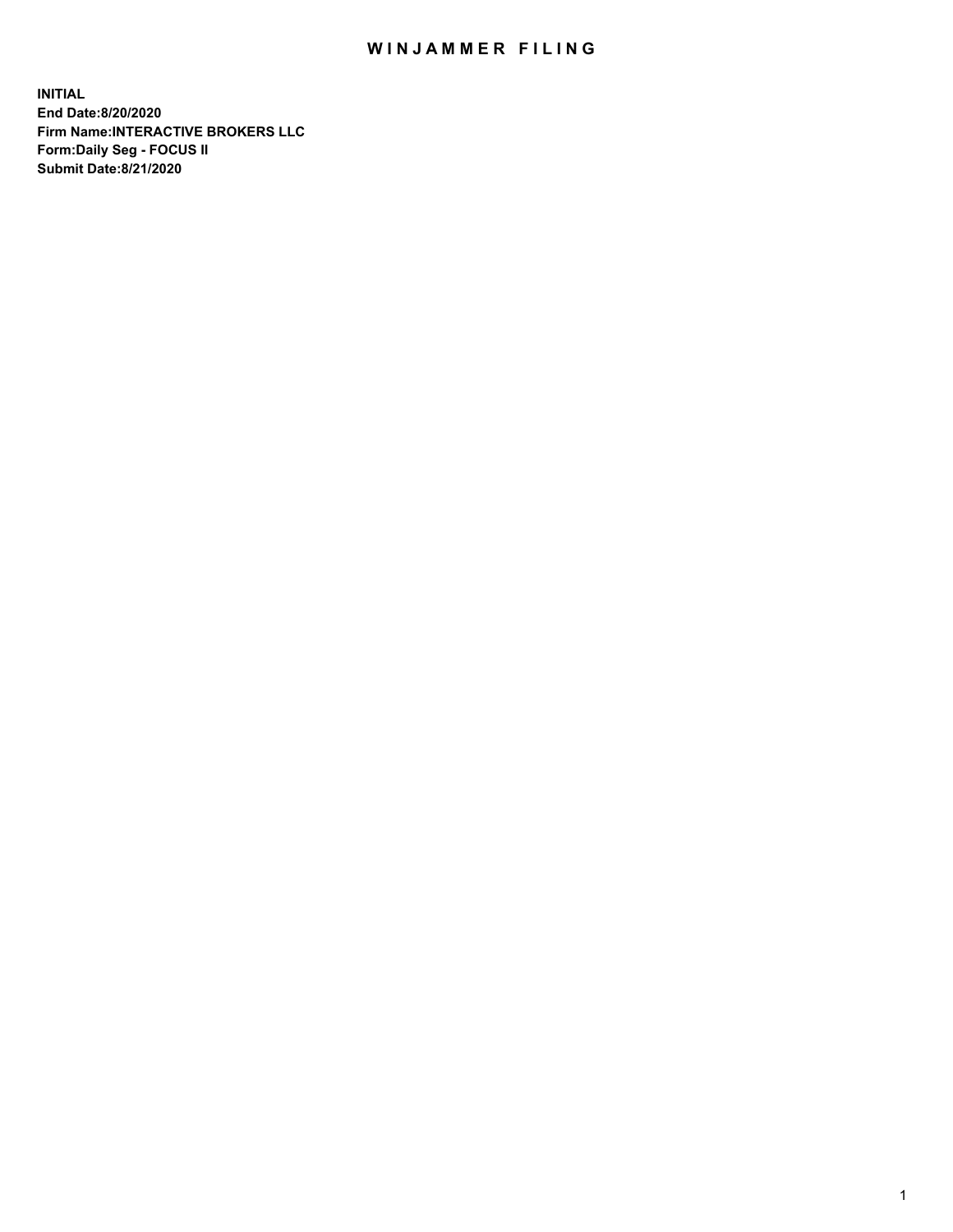**INITIAL End Date:8/20/2020 Firm Name:INTERACTIVE BROKERS LLC Form:Daily Seg - FOCUS II Submit Date:8/21/2020 Daily Segregation - Cover Page**

| Name of Company                                                                                                                                                                                                                                                                                                                | <b>INTERACTIVE BROKERS LLC</b>                                                   |
|--------------------------------------------------------------------------------------------------------------------------------------------------------------------------------------------------------------------------------------------------------------------------------------------------------------------------------|----------------------------------------------------------------------------------|
| <b>Contact Name</b>                                                                                                                                                                                                                                                                                                            | James Menicucci                                                                  |
| <b>Contact Phone Number</b>                                                                                                                                                                                                                                                                                                    | 203-618-8085                                                                     |
| <b>Contact Email Address</b>                                                                                                                                                                                                                                                                                                   | jmenicucci@interactivebrokers.c<br>om                                            |
| FCM's Customer Segregated Funds Residual Interest Target (choose one):<br>a. Minimum dollar amount: ; or<br>b. Minimum percentage of customer segregated funds required:% ; or<br>c. Dollar amount range between: and; or<br>d. Percentage range of customer segregated funds required between:% and%.                         | <u>0</u><br>$\overline{\mathbf{0}}$<br>155,000,000 245,000,000<br>0 <sub>0</sub> |
| FCM's Customer Secured Amount Funds Residual Interest Target (choose one):<br>a. Minimum dollar amount: ; or<br>b. Minimum percentage of customer secured funds required:% ; or<br>c. Dollar amount range between: and; or<br>d. Percentage range of customer secured funds required between:% and%.                           | <u>0</u><br>$\overline{\mathbf{0}}$<br>80,000,000 120,000,000<br>0 <sub>0</sub>  |
| FCM's Cleared Swaps Customer Collateral Residual Interest Target (choose one):<br>a. Minimum dollar amount: ; or<br>b. Minimum percentage of cleared swaps customer collateral required:% ; or<br>c. Dollar amount range between: and; or<br>d. Percentage range of cleared swaps customer collateral required between:% and%. | <u>0</u><br>$\underline{\mathbf{0}}$<br>0 <sub>0</sub><br>0 <sub>0</sub>         |

Attach supporting documents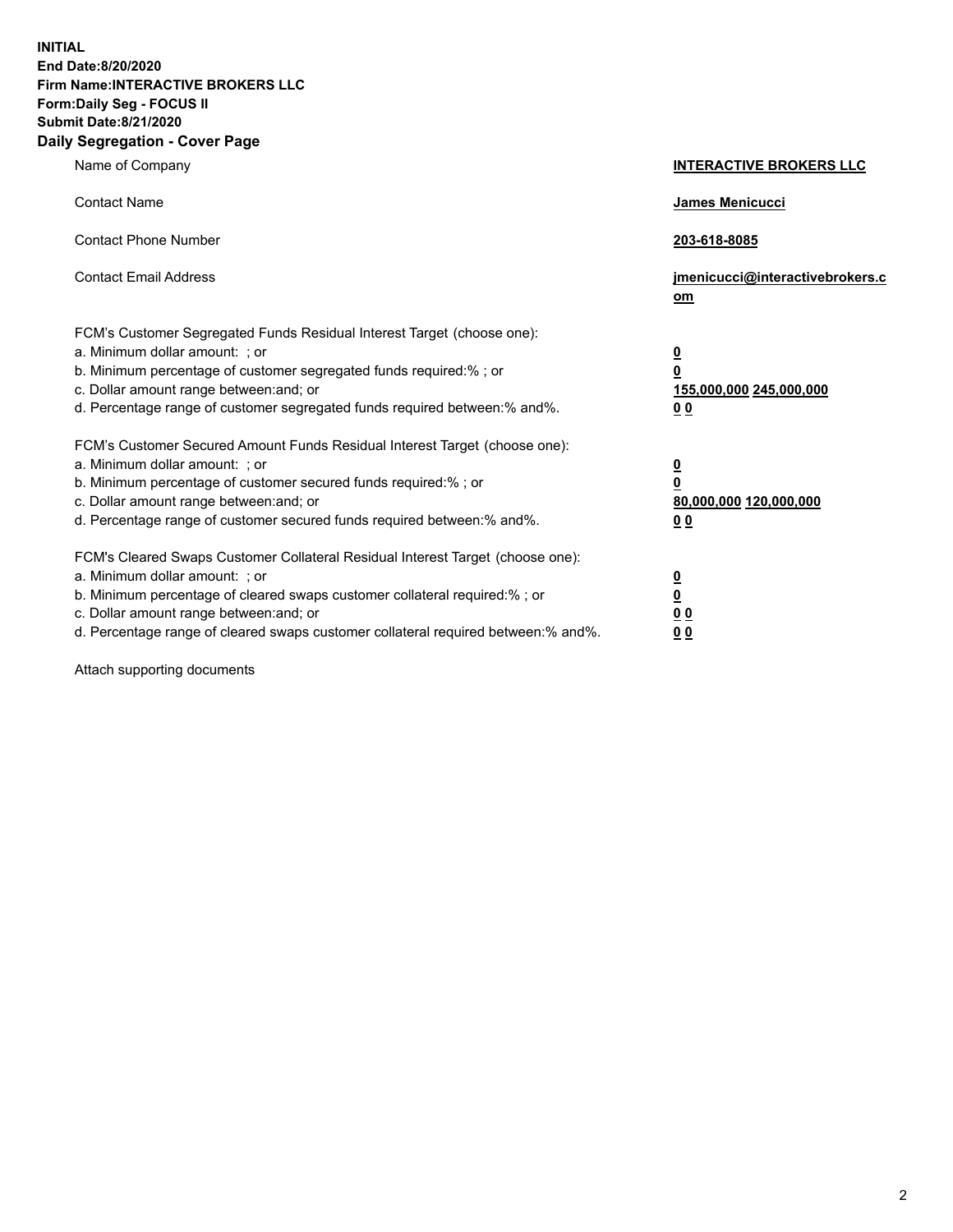**INITIAL End Date:8/20/2020 Firm Name:INTERACTIVE BROKERS LLC Form:Daily Seg - FOCUS II Submit Date:8/21/2020 Daily Segregation - Secured Amounts**

|     | Daily Segregation - Secured Amounts                                                               |                               |
|-----|---------------------------------------------------------------------------------------------------|-------------------------------|
|     | Foreign Futures and Foreign Options Secured Amounts                                               |                               |
|     | Amount required to be set aside pursuant to law, rule or regulation of a foreign                  | $0$ [7305]                    |
|     | government or a rule of a self-regulatory organization authorized thereunder                      |                               |
| 1.  | Net ledger balance - Foreign Futures and Foreign Option Trading - All Customers                   |                               |
|     | A. Cash                                                                                           | 623,788,683 [7315]            |
|     | B. Securities (at market)                                                                         | $0$ [7317]                    |
| 2.  | Net unrealized profit (loss) in open futures contracts traded on a foreign board of trade         | $-2,349,087$ [7325]           |
| 3.  | Exchange traded options                                                                           |                               |
|     | a. Market value of open option contracts purchased on a foreign board of trade                    | 3,251,346 [7335]              |
|     | b. Market value of open contracts granted (sold) on a foreign board of trade                      | -1,557,079 [7337]             |
| 4.  | Net equity (deficit) (add lines 1. 2. and 3.)                                                     | 623,133,863 [7345]            |
| 5.  | Account liquidating to a deficit and account with a debit balances - gross amount                 | 15,773 [7351]                 |
|     | Less: amount offset by customer owned securities                                                  | 0 [7352] 15,773 [7354]        |
| 6.  | Amount required to be set aside as the secured amount - Net Liquidating Equity                    |                               |
|     |                                                                                                   | 623,149,636 [7355]            |
| 7.  | Method (add lines 4 and 5)                                                                        |                               |
|     | Greater of amount required to be set aside pursuant to foreign jurisdiction (above) or line<br>6. | 623,149,636 [7360]            |
|     |                                                                                                   |                               |
| 1.  | FUNDS DEPOSITED IN SEPARATE REGULATION 30.7 ACCOUNTS                                              |                               |
|     | Cash in banks                                                                                     |                               |
|     | A. Banks located in the United States                                                             | 110,875,945 [7500]            |
|     | B. Other banks qualified under Regulation 30.7                                                    | 0 [7520] 110,875,945 [7530]   |
| 2.  | <b>Securities</b>                                                                                 |                               |
|     | A. In safekeeping with banks located in the United States                                         | 479,927,600 [7540]            |
|     | B. In safekeeping with other banks qualified under Regulation 30.7                                | 0 [7560] 479,927,600 [7570]   |
| 3.  | Equities with registered futures commission merchants                                             |                               |
|     | A. Cash                                                                                           | $0$ [7580]                    |
|     | <b>B.</b> Securities                                                                              | $0$ [7590]                    |
|     | C. Unrealized gain (loss) on open futures contracts                                               | $0$ [7600]                    |
|     | D. Value of long option contracts                                                                 | $0$ [7610]                    |
|     | E. Value of short option contracts                                                                | 0 [7615] 0 [7620]             |
| 4.  | Amounts held by clearing organizations of foreign boards of trade                                 |                               |
|     | A. Cash                                                                                           | $0$ [7640]                    |
|     | <b>B.</b> Securities                                                                              | $0$ [7650]                    |
|     | C. Amount due to (from) clearing organization - daily variation                                   | $0$ [7660]                    |
|     | D. Value of long option contracts                                                                 | $0$ [7670]                    |
|     | E. Value of short option contracts                                                                | 0 [7675] 0 [7680]             |
| 5.  | Amounts held by members of foreign boards of trade                                                |                               |
|     | A. Cash                                                                                           | 153,572,860 [7700]            |
|     | <b>B.</b> Securities                                                                              | $0$ [7710]                    |
|     | C. Unrealized gain (loss) on open futures contracts                                               | -3,351,204 [7720]             |
|     | D. Value of long option contracts                                                                 | 3,251,346 [7730]              |
|     | E. Value of short option contracts                                                                | -1,557,079 [7735] 151,915,923 |
|     |                                                                                                   | $[7740]$                      |
| 6.  | Amounts with other depositories designated by a foreign board of trade                            | $0$ [7760]                    |
| 7.  | Segregated funds on hand                                                                          | $0$ [7765]                    |
| 8.  | Total funds in separate section 30.7 accounts                                                     | 742,719,468 [7770]            |
| 9.  | Excess (deficiency) Set Aside for Secured Amount (subtract line 7 Secured Statement               | 119,569,832 [7380]            |
|     | Page 1 from Line 8)                                                                               |                               |
| 10. | Management Target Amount for Excess funds in separate section 30.7 accounts                       | 80,000,000 [7780]             |
| 11. | Excess (deficiency) funds in separate 30.7 accounts over (under) Management Target                | 39,569,832 [7785]             |
|     |                                                                                                   |                               |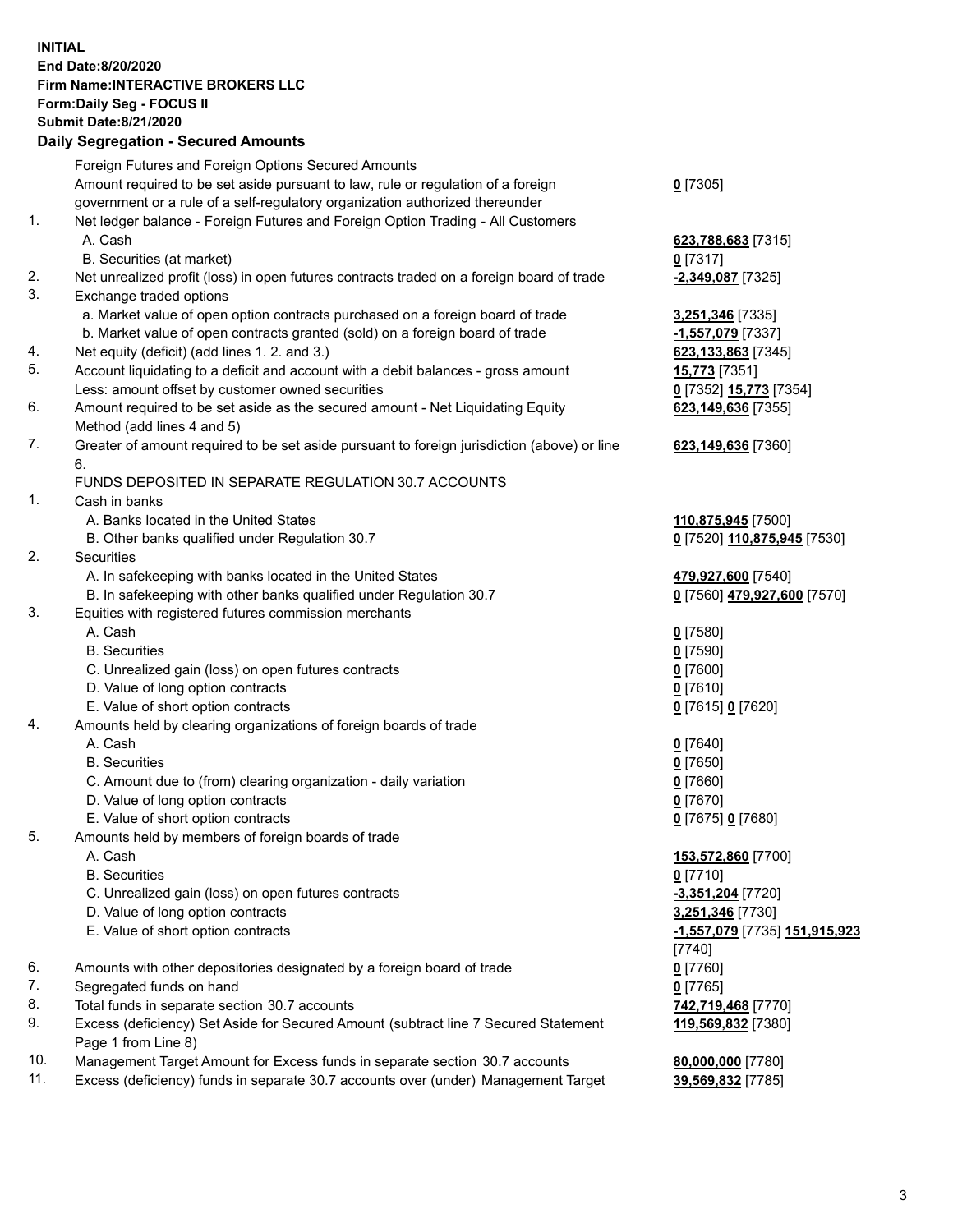**INITIAL End Date:8/20/2020 Firm Name:INTERACTIVE BROKERS LLC Form:Daily Seg - FOCUS II Submit Date:8/21/2020 Daily Segregation - Segregation Statement** SEGREGATION REQUIREMENTS(Section 4d(2) of the CEAct) 1. Net ledger balance A. Cash **5,483,945,470** [7010] B. Securities (at market) **0** [7020] 2. Net unrealized profit (loss) in open futures contracts traded on a contract market **35,169,657** [7030] 3. Exchange traded options A. Add market value of open option contracts purchased on a contract market **305,038,406** [7032] B. Deduct market value of open option contracts granted (sold) on a contract market **-255,755,104** [7033] 4. Net equity (deficit) (add lines 1, 2 and 3) **5,568,398,429** [7040] 5. Accounts liquidating to a deficit and accounts with debit balances - gross amount **6,157,200** [7045] Less: amount offset by customer securities **0** [7047] **6,157,200** [7050] 6. Amount required to be segregated (add lines 4 and 5) **5,574,555,629** [7060] FUNDS IN SEGREGATED ACCOUNTS 7. Deposited in segregated funds bank accounts A. Cash **1,239,962,989** [7070] B. Securities representing investments of customers' funds (at market) **2,426,774,210** [7080] C. Securities held for particular customers or option customers in lieu of cash (at market) **0** [7090] 8. Margins on deposit with derivatives clearing organizations of contract markets A. Cash **4,651,260** [7100] B. Securities representing investments of customers' funds (at market) **2,065,648,923** [7110] C. Securities held for particular customers or option customers in lieu of cash (at market) **0** [7120] 9. Net settlement from (to) derivatives clearing organizations of contract markets **-11,195,331** [7130] 10. Exchange traded options A. Value of open long option contracts **304,840,755** [7132] B. Value of open short option contracts **-255,701,057** [7133] 11. Net equities with other FCMs A. Net liquidating equity **0** [7140] B. Securities representing investments of customers' funds (at market) **0** [7160] C. Securities held for particular customers or option customers in lieu of cash (at market) **0** [7170] 12. Segregated funds on hand **0** [7150] 13. Total amount in segregation (add lines 7 through 12) **5,774,981,749** [7180] 14. Excess (deficiency) funds in segregation (subtract line 6 from line 13) **200,426,120** [7190] 15. Management Target Amount for Excess funds in segregation **155,000,000** [7194] 16. Excess (deficiency) funds in segregation over (under) Management Target Amount **45,426,120** [7198]

Excess